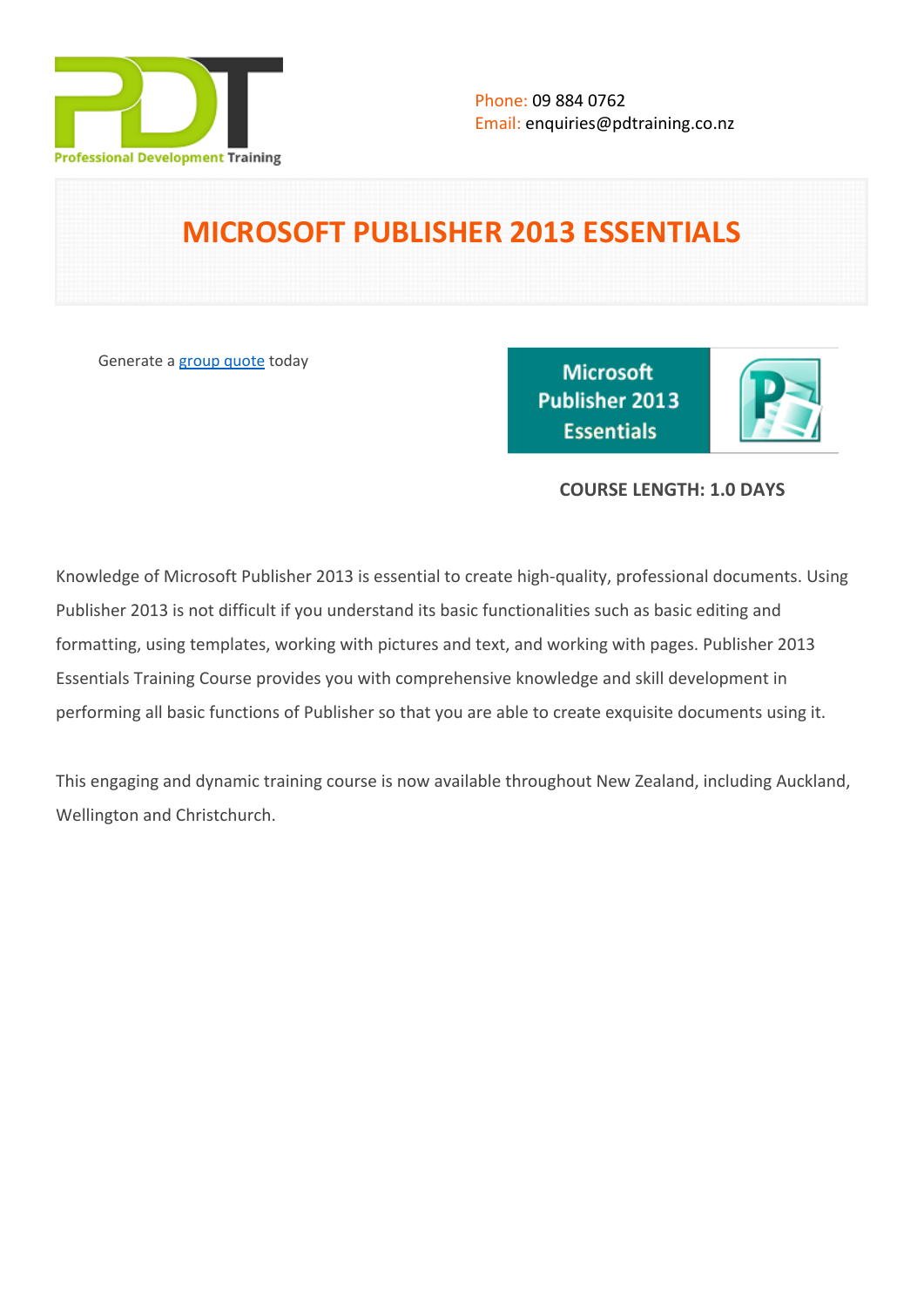## **MICROSOFT PUBLISHER 2013 ESSENTIALS COURSE OUTLINE**

## **FOREWORD**

During this course, participants receive training in creating new publications both from templates and from a blank file, using Publisher tools on the interface, working with pictures, performing text editing and formatting, working with pages and objects, reviewing documents before publication, and more.

After completing this training course, participants will be able to use Publisher 2013 effortlessly to create professional documents that spell quality.

#### **OUTCOMES**

## **After completing this course, participants will have learned to:**

- Open and close Publisher 2013
- Open recent files and folders
- Create a new presentation from scratch
- Create presentations from templates
- Understand the interface
- Edit their business information
- Use the pages pane
- Save files
- Add pictures, text, hyperlinks, page parts, business information
- Swap pictures
- Resize, move and delete pictures
- Perform basic editing tasks
- Format fonts
- Format paragraphs
- Work with objects
- Work with pages
- Check spelling
- Preview their publication
- Save documents for photo printing or commercial printers

#### **MODULES**

## **Lesson 1: Getting Started**

- Icebreaker
- Housekeeping Items
- The Parking Lot

## **Lesson 2: Opening Publisher**

- Opening Publisher
- Opening Recent and Other Files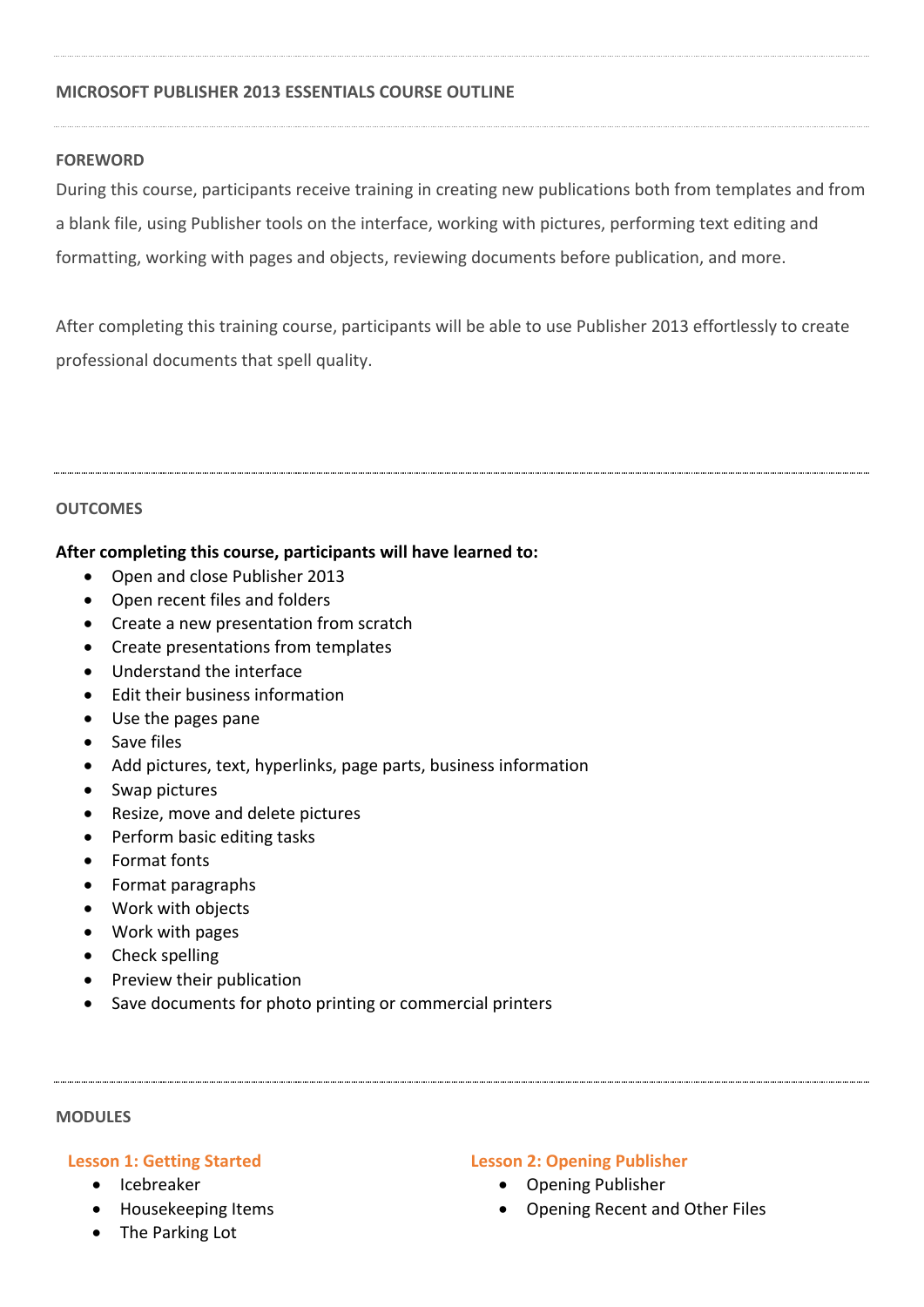- Workshop Objectives
- Action Plan

## **Lesson 3: Working with the Interface**

- Understanding the Ribbon and the Status Bar
- About Your Account
- Editing Your Business Information
- Saving Files
- Using the Pages Pane
- Closing Files vs. Closing Publisher
- Lesson Three: Review Questions

## **Lesson 5: Working with Pictures**

- Adding More Than One Picture at a Time
- Inserting a Picture Placeholder
- Swapping Pictures
- An Introduction to the Picture Tools Tab
- Adding a Picture Caption
- Resizing, Moving, and Deleting a Picture
- Lesson Five: Review Questions

# **Lesson 7: Formatting Fonts**

- Changing Font Fact and Size
- Changing Font Color
- Adding Font Enhancements
- Using the Font Dialog
- Clearing Formatting
- Lesson Seven: Review Questions

# **Lesson 9: Working with Objects**

- Drawing Shapes
- An Introduction to the Drawing Tools Tab
- Inserting Tables
- Linking Text Boxes
- Formatting Objects
- Aligning and Distributing Objects
- Lesson Nine: Review Questions

## **Lesson 11: Publishing Your Work**

- Proofing Your Publication
- Printing or Previewing Your Publication
- Creating a New Publication Using a Template
- Creating a New Blank Publication
- Lesson Two: Review Questions

# **Lesson 4: Your First Publication**

- Adding Pictures
- Adding Text
- Adding Hyperlinks
- Adding Page Parts
- Adding Business Information
- Adding a New Page
- Lesson Four: Review Questions

## **Lesson 6: Basic Editing Tasks**

- Selecting, Editing, and Deleting Text
- Using Cut, Copy, and Paste
- Using the Office Clipboard
- Using Undo and Redo
- Finding and Replacing Text
- Lesson Six: Review Questions

# **Lesson 8: Formatting Paragraphs**

- Changing Line Spacing and Paragraph Spacing
- Setting the Alignment
- Indenting Text
- Adding Bullets and Numbering
- Using the Paragraph Dialog
- Applying Styles
- Lesson Eight: Review Questions

## **Lesson 10: Working with Pages**

- Using Color and Font Schemes
- Working with Page Backgrounds and Picture Backgrounds
- Changing the Page Setup
- Working with the Header & Footer Options
- Deleting, Moving, and Renaming Pages
- Lesson Ten: Review Questions

## **Lesson 12: Wrapping Up**

- Words from the Wise
- Review of the Parking Lot